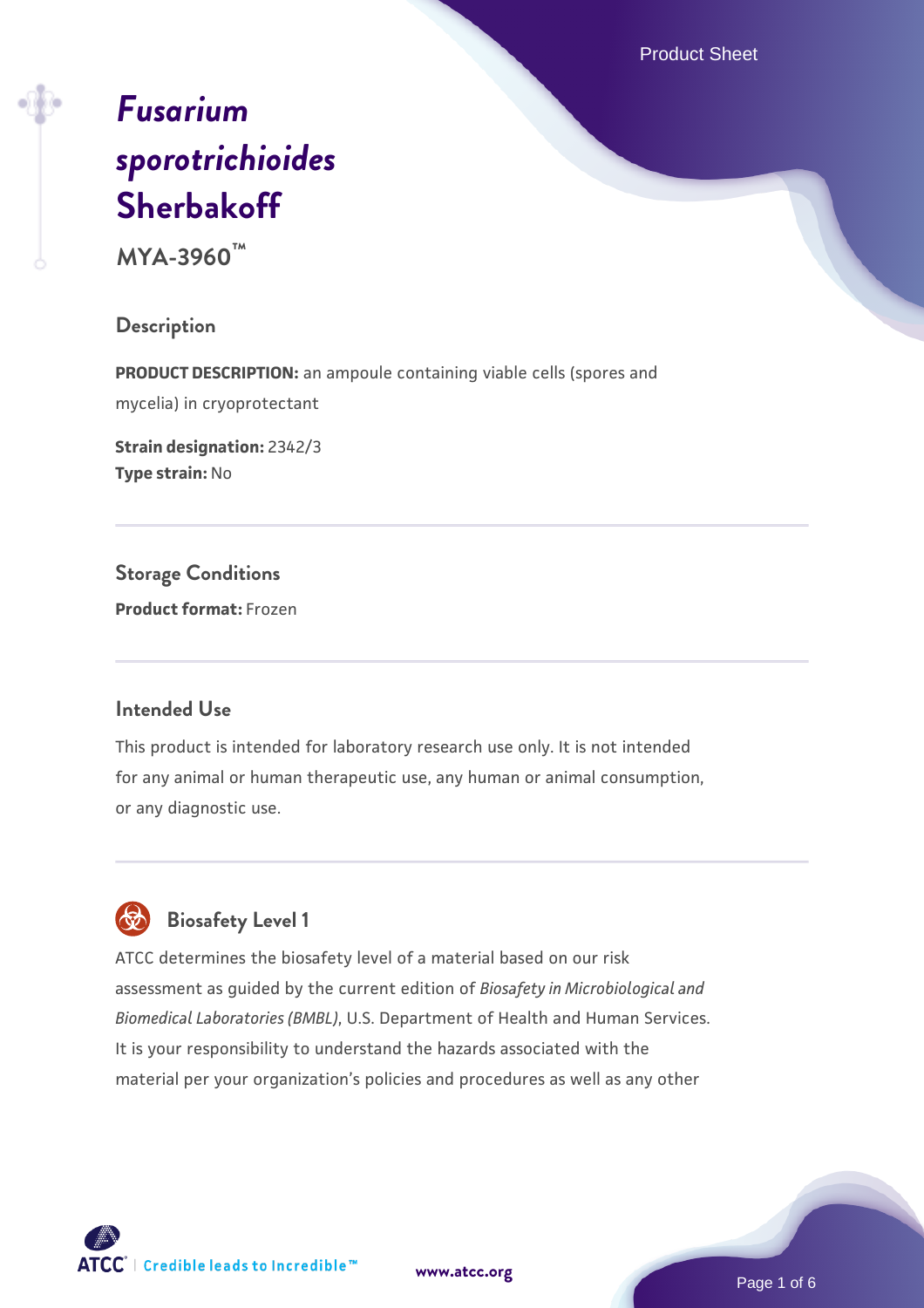applicable regulations as enforced by your local or national agencies.

ATCC highly recommends that appropriate personal protective equipment is always used when handling vials. For cultures that require storage in liquid nitrogen, it is important to note that some vials may leak when submersed in liquid nitrogen and will slowly fill with liquid nitrogen. Upon thawing, the conversion of the liquid nitrogen back to its gas phase may result in the vial exploding or blowing off its cap with dangerous force creating flying debris. Unless necessary, ATCC recommends that these cultures be stored in the vapor phase of liquid nitrogen rather than submersed in liquid nitrogen.

# **Certificate of Analysis**

For batch-specific test results, refer to the applicable certificate of analysis that can be found at www.atcc.org.

# **Growth Conditions**

**Medium:**  [ATCC Medium 335: Potato carrot agar](https://www.atcc.org/-/media/product-assets/documents/microbial-media-formulations/3/3/5/atcc-medium-335.pdf?rev=a7055ab8b3c54646a9d0bdf7b34c1606) [ATCC Medium 336: Potato dextrose agar \(PDA\)](https://www.atcc.org/-/media/product-assets/documents/microbial-media-formulations/3/3/6/atcc-medium-336.pdf?rev=d9160ad44d934cd8b65175461abbf3b9) [ATCC Medium 338: Potato sucrose agar](https://www.atcc.org/-/media/product-assets/documents/microbial-media-formulations/3/3/8/atcc-medium-338.pdf?rev=46546b6f4a85482b856b30458c18db73) **Temperature:** 20°C

# **Handling Procedures**

Frozen ampoules packed in dry ice should either be thawed immediately or stored in liquid nitrogen. If liquid nitrogen storage facilities are not available,

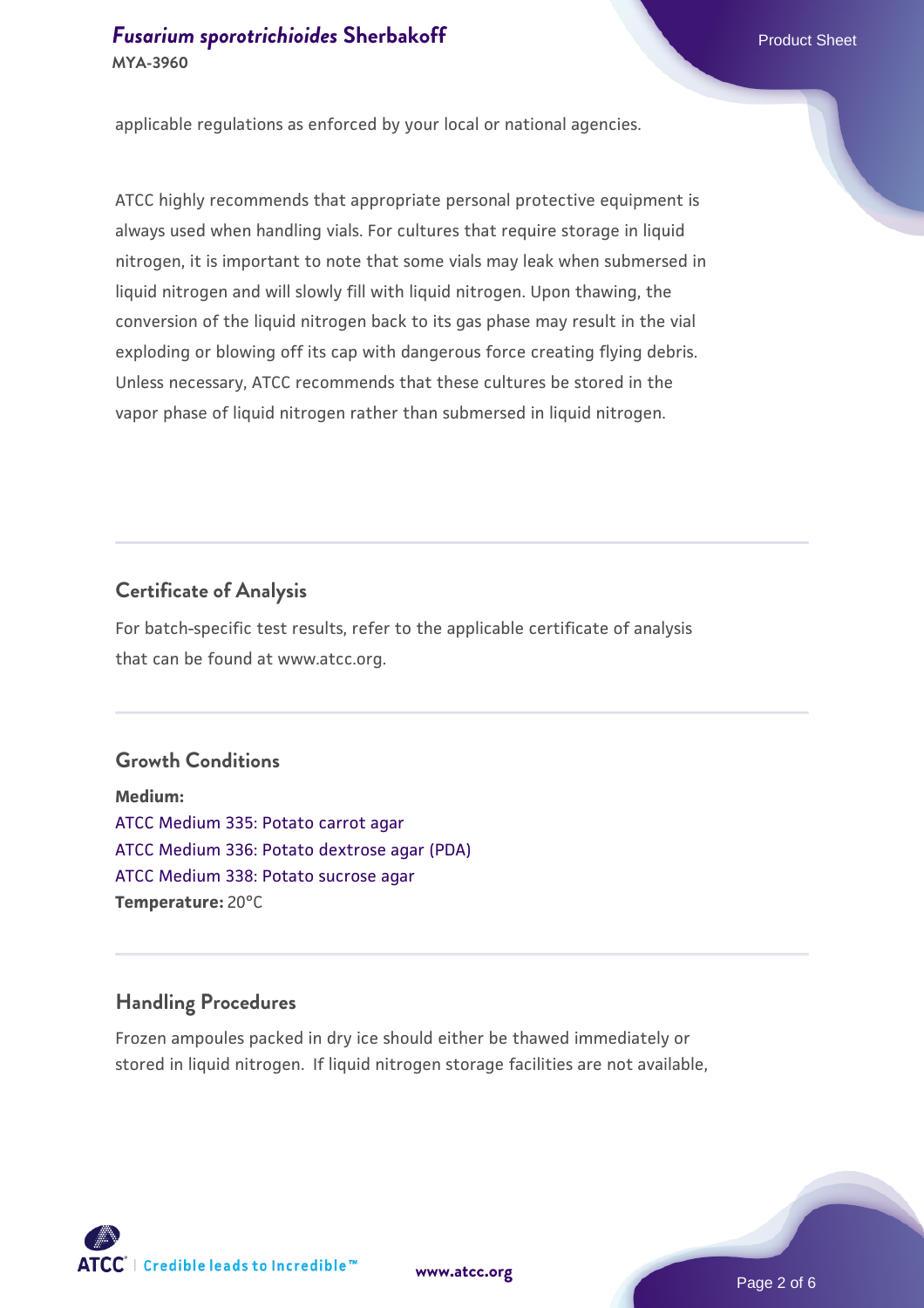# **[Fusarium sporotrichioides](https://www.atcc.org/products/mya-3960) [Sherbakoff](https://www.atcc.org/products/mya-3960)** Product Sheet **MYA-3960**

frozen ampoules may be stored at or below -70°C for approximately one week. **Do not under any circumstance store frozen ampoules at refrigerator freezer temperatures (generally -20°C).** Storage of frozen material at this temperature will result in the death of the culture.

1. To thaw a frozen ampoule, place in a **25-30 °C** water bath, until just thawed (**approximately 5 minutes**). Immerse the ampoule just sufficient to cover the frozen material. Do not agitate the ampoule.

2. Immediately after thawing, wipe down ampoule with 70% ethanol and aseptically transfer 10 microliter (or any amount desired up to all) of the content onto a plate or broth with medium recommended.

3. Incubate the inoculum/strain at the temperature and conditions recommended.

4. Inspect for growth of the inoculum/strain regularly. Growth is noticeable typically after 1-2 days of incubation. However, the time necessary for growth will vary from strain to strain.

#### **Notes**

 Surface of colony is carmine-red on the suggested medium. Spores produced are of several shapes.

 Additional, updated information on this product may be available on the ATCC® web site at www.atcc.org.

# **Material Citation**

If use of this material results in a scientific publication, please cite the material in the following manner: *Fusarium sporotrichioides* Sherbakoff (ATCC MYA-3960)

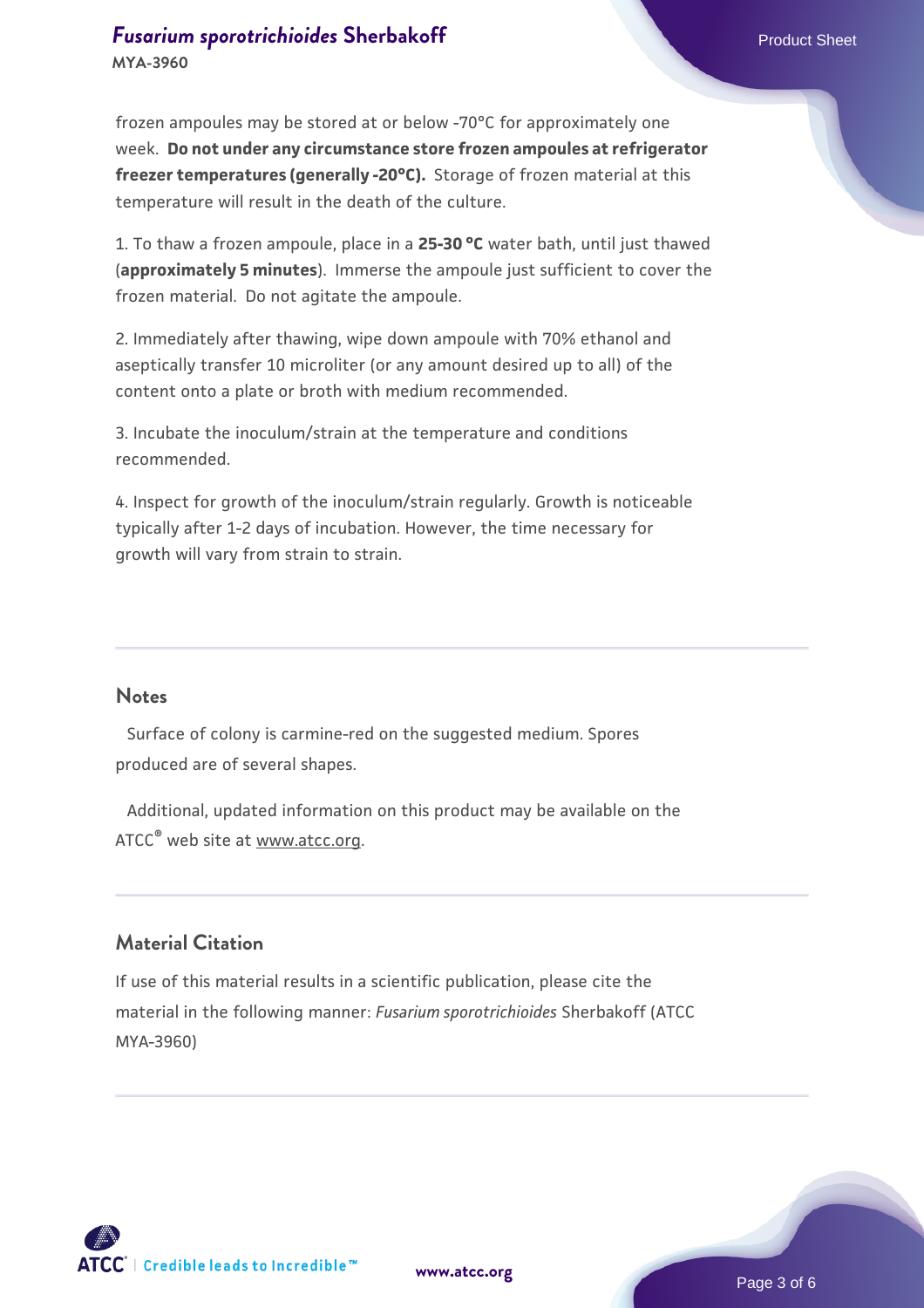# **[Fusarium sporotrichioides](https://www.atcc.org/products/mya-3960) [Sherbakoff](https://www.atcc.org/products/mya-3960)** Product Sheet

**MYA-3960**

# **References**

References and other information relating to this material are available at www.atcc.org.

# **Warranty**

The product is provided 'AS IS' and the viability of ATCC® products is warranted for 30 days from the date of shipment, provided that the customer has stored and handled the product according to the information included on the product information sheet, website, and Certificate of Analysis. For living cultures, ATCC lists the media formulation and reagents that have been found to be effective for the product. While other unspecified media and reagents may also produce satisfactory results, a change in the ATCC and/or depositor-recommended protocols may affect the recovery, growth, and/or function of the product. If an alternative medium formulation or reagent is used, the ATCC warranty for viability is no longer valid. Except as expressly set forth herein, no other warranties of any kind are provided, express or implied, including, but not limited to, any implied warranties of merchantability, fitness for a particular purpose, manufacture according to cGMP standards, typicality, safety, accuracy, and/or noninfringement.

# **Disclaimers**

This product is intended for laboratory research use only. It is not intended for any animal or human therapeutic use, any human or animal consumption, or any diagnostic use. Any proposed commercial use is prohibited without a license from ATCC.

While ATCC uses reasonable efforts to include accurate and up-to-date information on this product sheet, ATCC makes no warranties or representations as to its accuracy. Citations from scientific literature and



**[www.atcc.org](http://www.atcc.org)**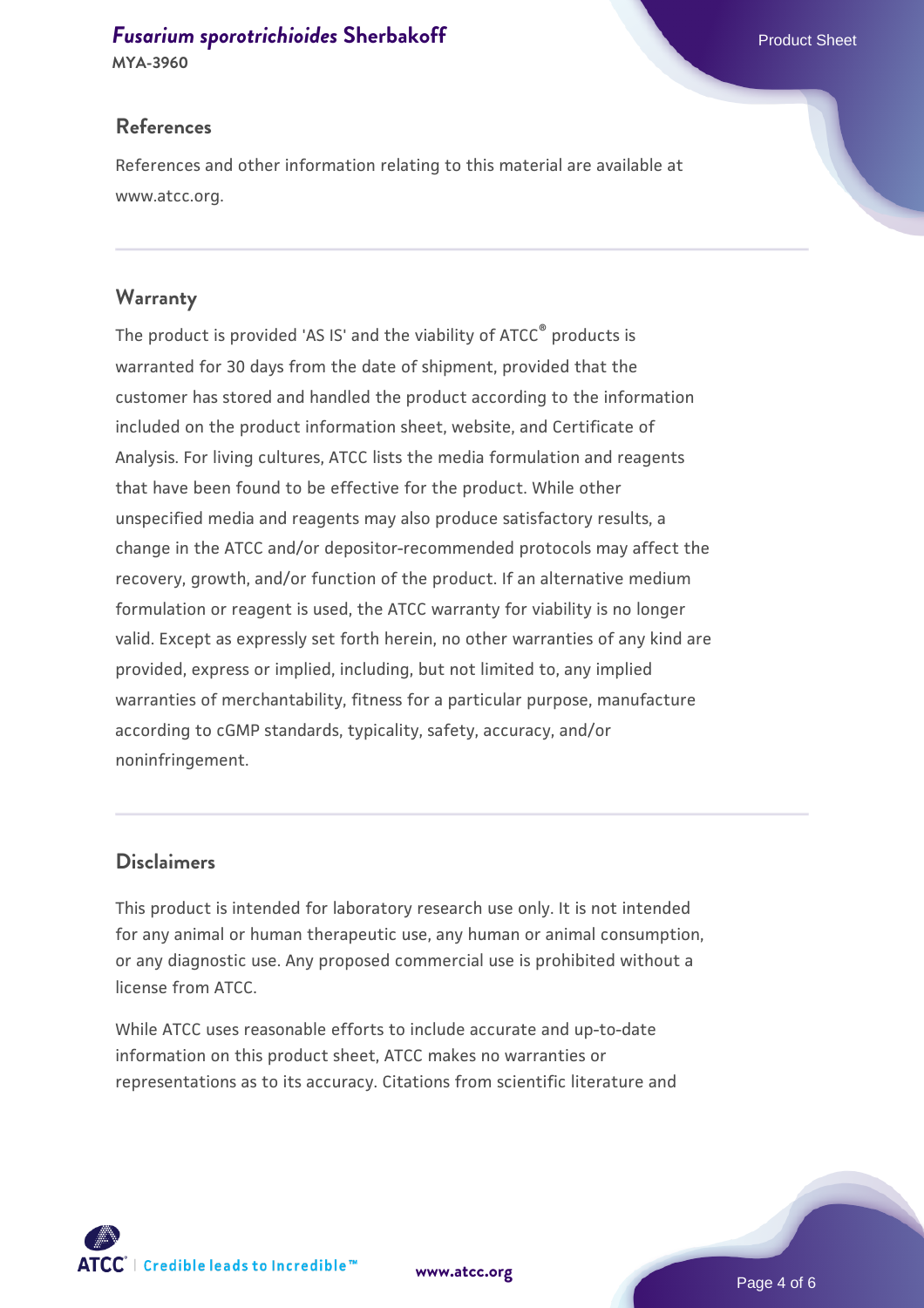patents are provided for informational purposes only. ATCC does not warrant that such information has been confirmed to be accurate or complete and the customer bears the sole responsibility of confirming the accuracy and completeness of any such information.

This product is sent on the condition that the customer is responsible for and assumes all risk and responsibility in connection with the receipt, handling, storage, disposal, and use of the ATCC product including without limitation taking all appropriate safety and handling precautions to minimize health or environmental risk. As a condition of receiving the material, the customer agrees that any activity undertaken with the ATCC product and any progeny or modifications will be conducted in compliance with all applicable laws, regulations, and guidelines. This product is provided 'AS IS' with no representations or warranties whatsoever except as expressly set forth herein and in no event shall ATCC, its parents, subsidiaries, directors, officers, agents, employees, assigns, successors, and affiliates be liable for indirect, special, incidental, or consequential damages of any kind in connection with or arising out of the customer's use of the product. While reasonable effort is made to ensure authenticity and reliability of materials on deposit, ATCC is not liable for damages arising from the misidentification or misrepresentation of such materials.

Please see the material transfer agreement (MTA) for further details regarding the use of this product. The MTA is available at www.atcc.org.

# **Copyright and Trademark Information**

© ATCC 2021. All rights reserved. ATCC is a registered trademark of the American Type Culture Collection.

### **Revision**

This information on this document was last updated on 2021-05-20